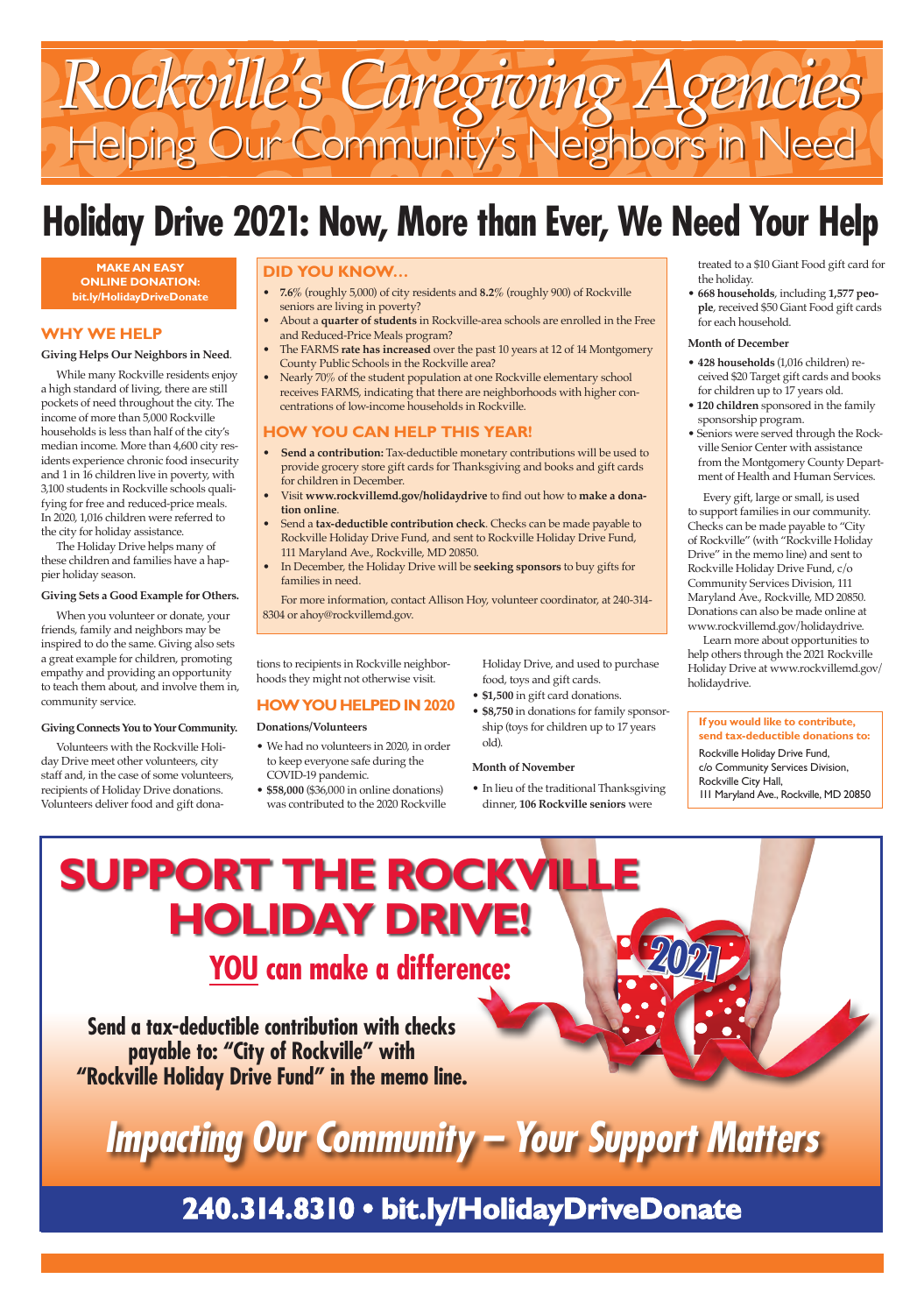*…Continúa en la página opuesta.*

#### **HOUSING • VIVIENDA**

#### **Home Builders Care Assessment Center**<sup>6</sup> **(formerly Men's Emergency Shelter)** 6 Taft Court, Rockville, MD 20850

**S** Jay Scopin, 301-917-6665, www.mcch. net.

- 20850 (temporary location)
- e Provides 24-hour year-round shelter and daytime services for 750 homeless men.
	- Residents receive basic amenities such as showers, bunks, meals and access to laundry and restrooms, and case management, vocational counseling, job training, health education classes, in-house 12-step meetings, on-site medical clinic and psychiatric services, mobile dental care and haircuts.
	- *Proporciona 24 horas de refugio durante todo el año y servicios de día para 750 hombres sin hogar.*
	- *Los residentes reciben servicios básicos como duchas, camas literas, comidas y acceso al servicio de lavandería y baños; coordinación de casos, orientación vocacional, preparación laboral, clases de educación sobre la salud, reuniones internas de los 12 pasos, clínica médica en situ y servicios psiquiátricos y el cuidado dental móvil y cortes de cabello.*
- Prepared meals, toiletries, gift cards and financial donations (checks should be made out to Montgomery County Coalition for the Homeless, MCCH). Contact Debbie Ezrin at 301-917-6644 for more information.

*Comidas preparadas, artículos de tocador, tarjetas de regalo y donaciones monetarias (cheques deben ser emitidos a nombre de MCCH); contactar a Debbie Ezrin al 301- 917-6644 para obtener más información.*

 $\otimes$  Financial donations (checks should be made out to Montgomery County Coalition for the Homeless, MCCH); \$25 gift cards to Giant, Safeway, Target or Walmart; cleaning supplies; paper products like napkins, toilet paper and paper towels. Contact Debbie Ezrin at 301-917-6644 for more information.

#### **Hope Housing**<sup>6</sup>

Fig. Jennifer Blackwell, 301-917-6643, www. mcch.net/our-programs-2

- 405 E. Gude Drive, Suite 203, Rockville, MD 20850
- e Five houses that provide permanent supportive housing to 40 formerly homeless men and women with disabilities.

Case managers assist clients in identifying and fulfilling goals that focus on enhancing life skills, providing community referrals to clothing closets, food pantries, employment and/or education programs, crisis intervention and access to day treatment programs, and support to providers of medication monitoring for relapse prevention as needed.

*Cinco casas que proporcionan vivienda de apoyo permanente a 40 hombres y mujeres sin hogar anteriormente con discapacidad.* 

\$25 gift cards from stores such as Target or Walmart, SmarTrip cards, cleaning supplies, paper products like napkins, toilet paper and paper towels. *Tarjetas de regalo de \$25 de Target o Walmart, tarjetas SmarTrip, productos de limpieza, productos de papel como servilletas, papel sanitario y toallas de papel*

Ann Hamlin, housing program manager, 301-637-0208, ahamlin@CMRocks.org, www.cmrocks.org/housing-program

*Los administradores de casos ayuda a los clientes en la identificación y el cumplimiento de los objetivos que se centran en la mejora de habilidades para la vida, proporcionando referencias de la co-* A women's shelter that offers overnight winter lodging and whatever services are necessary to enable women to transition from homelessness to a more stable quality of life.

*munidad a los armarios de ropa, despensas de alimentos, empleo y / o programas de educación, intervención en crisis y el acceso a programas de tratamiento de día y apoyo a los proveedores de seguimiento de la medicación para la prevención de recaídas, según sea necesario.*

Nonperishable food, prepared dinners, salads, fruit, cheese, paper products, gloves, boots, cash donations and gift cards.

For more info or to arrange deliveries: 301-762-1496 or email the volunteer coordinator at rainbow@rainbow

*Donaciones monetarias (cheques deben ser emitidos a nombre de MCCH), tarjetas de regalo de \$25 de Giant, Safeway, Target o Walmart, artículos de limpieza, artículos de papel como servilletas, papel higiénico y toallas de papel; contactar a Debbie Ezrin al 301-917-6644 para obtener más información*

> \$25 gift cards from stores such as Target or Walmart, SmarTrip cards, cleaning supplies, paper products like napkins, toilet paper and paper towels. *Tarjetas de regalo de \$25 de Target o Walmart, tarjetas SmarTrip, productos de limpieza, productos de papel como servilletas, papel sanitario y toallas de papel.*

#### **Jefferson House**<sup>l</sup>

**R** Ann Hamlin, housing program manager, 301-637-0208, ahamlin@CMRocks.org, www.cmrocks.org/housing-program.

1010 Grandin Ave., Suite A1, Rockville, MD 20851 Provides permanent supportive housing to formerly homeless men who are in a substance abuse treatment program or have completed a treatment program. Serves six to 10 men annually.

> Provides homeless families with shelter, food, clothing, case management services, employment counseling and tutoring to move them toward selfsufficiency and stable housing. Staffed 24/7.

Case manager works with residents on budgeting and financial issues, housing services, personal goals, community service work, providing outside speakers, nutritional and educational assistance, and follow-up on relapse prevention.

> Clothing, food, household goods, cleaning supplies, diapers, gift cards to Target, Walmart, CVS, Payless Shoes and other stores listed on website. Volunteers needed to sort donations, provide meals, clean, do yard work, .<br>provide child care in evenings, answer phones, do data entry and help with events and fundraising.

*Proporciona apoyo permanente a quienes fueron hombres sin hogar y que se encuentran en un programa de tratamiento para el abuso de sustancias o terminaron el programa de tratamiento, sirve a 6 a 10 hombres al año.*

> 301-251-0567, info@steppingstones shelter.org, www.steppingstones shelter.org.

*El administrador de casos trabaja con los residentes con los presupuestos y problemas financieros, servicios de viviendas, objetivos personales, trabajo de servicio comunitario, provee oradores externos, asistencia nutricional y educativa y da seguimiento a la prevención derecaída.*

High-efficiency liquid laundry detergent, liquid hand soap, hand sanitizer, toiletries, bed linens, towels, washcloths and gift cards for emergency food needs. *Detergente líquido de alta eficiencia de* 

Christine Hong, 301-770-2413 or chong@iworksmc.org, www. iworksmc.org.

#### **Rainbow Place Shelter**

215 W. Montgomery Ave., Rockville, MD 20850

*Un refugio para mujeres que ofrece alojamiento en el invierno y cualquier servicio que sea necesario para permitir que las mujeres tengan una transición de estar sin hogar a tener una calidad de vida más estable.* 

Gently used or new children's, women's and men's clothing and shoes; home goods including dishes, small appliances, lamps and linens; new infant items including diapers, toys and books. Volunteers needed during operating hours to sort donations, hang clothing, greet/assist donors, answer phones, enter data, help with children's activities or assist disabled clients.

**Miranda Marks, 240-728-6489 or** mmarks@iworksmc.org, www. iworksmc.org.

*Donaciones que se necesitan en este momento: alimentos no perecederos, cenas preparadas, ensaladas, fruta, queso, productos de papel, guantes, botas, donaciones en efectivo y tarjetas de regalo.*

place.org, or the director, Lauren Paiva, at lauren@rainbowplace.org.

#### **Rockland House**

1010 Grandin Ave., Ste. A-1, Rockville, MD 20851 Provides permanent supportive housing to formerly homeless women; serves five to eight women annually.

> Case manager works with residents on budgeting and financial issues, housing services, personal goals and community service work. Provides outside speakers, life skills sessions, and nutritional and educational assistance.

 $\ddot{\otimes}$  Introductions to restaurants, caterers, farms and other licensed food providers who might be interested in donating food. In addition, water bottles, juice boxes, granola bars, snack bars, canned fruits, canned vegetables and other nonperishables.

*Provee vivienda de apoyo permanente a quienes fueron mujeres sin hogar, sirve a 5 a 8 mujeres al año.*

Brett Meyers, 301-330-0222, info@ nourishnow.org, www.nourishnow.org.

*El administrador de casos trabaja con los residentes con los presupuestos y problemas financieros, servicios de viviendas, objetivos personales, trabajo de servicio comunitario, provee oradores externos, asistencia nutricional y educativa y da seguimiento a la prevención de recaída.* 

#### **Stepping Stones Shelter**

P.O. Box 712, Rockville, MD 20848

Healthy food, funds and friends (volunteers) are essential to Manna's work. *Donaciones que se necesitan: alimentos saludables, los fondos y los amigos (voluntarios) son esenciales para el trabajo de* 

**S** Jackie DeCarlo, chief executive director, 301-424-1130 or info@mannafood. org, www.mannafood.org.

*Provee a las familias sin hogar un refugio, alimento, ropa, servicios de administración de casos, consejería de empleo y tutoría para llevarlos a ir hacia un hogar autónomo y estable.*

*Tiene personal las 24 horas del día, 7 días a la semana.*

Odeth Berlin, program director, 301-917-6811 or oberlin@cmrocks.org, www.cmrocks.org.

*Ropa, alimento, enseres domésticos, artículos de limpieza, pañales, tarjetas de regalo de Target, Walmart, CVS, Payless Shoes y otras tiendas enlistadas en la página Web; se requieren voluntarios para dividir las donaciones, proveer los alimentos, limpiar, arreglar el jardín, proveer cuidado de niños en las noches, responder el teléfono, meter datos y ayudar en los eventos de recaudación de fondos.*

#### **Interfaith Works Women's Center**<sup>s</sup>

- 2 Taft Court, Suite 100, Rockville, MD 20850 Thirty-five bed short-term emergency بَيْنِهِ
	- shelter that serves homeless women struggling with mental illness, substance abuse, trauma and long-term disabilities.

Case managers work with women on recovery and stability, and connect them with medical, mental health and social services, with the goal of moving them into permanent housing.

*35 camas de refugio de emergencia a corto plazo, sirven mujeres sin hogar que padecen de una enfermedad mental, abuso de sustancias, traumatismos y dis-* *capacidades a largo plazo.*

**the Donations needed: sports equipment,** art supplies, packaged snacks, gift cards, first aid supplies, cleaning supplies, diapers, clothing, canned goods, iPads/ laptops, musical instruments, PPE. *Donaciones necesarias: equipo deportivo, material de arte, bocadillos empaquetados, tarjetas de regalo, material de primeros auxilios, material de limpieza, pañales, ropa, productos enlatados, iPad / portátiles, instrumentos musicales, equipo de protección personal.*

*Los administradores de casos trabajan con las mujeres en la recuperación y estabilidad y en conectarlas con servicios médicos, servicios de salud mental y servicios sociales con el objetivo de ubicarlos en viviendas permanentes.*

> Dave Silbert 240-602-0486 dsilbert@ sowhatelse.org; sign up for program at info@sowhatelse.org, www.sowhat else.org.

#### **Healthy Families Montgomery**<sup>\*</sup> 610 E. Diamond Ave., Suite 100,

*lavado, jabón líquido, desinfectante de manos, artículos de aseo, ropa de cama, toallas, paños y tarjetas de regalo para las necesidades alimentarias de emergencia.*

- **Diapers and infant/toddler toys/books.** *Pañales y juguetes para recién nacidos y niños pequeños (que empiezan a caminar) / libros.*
- R Ruth Riva, 301-840-3233 or ruth.riva @sheppardpratt.org, www.sheppard pratt.org/care-finder/healthy-familiesmontgomery.

#### **BASIC SERVICES • SERVICIOS BASICOS**

#### **Interfaith Works Clothing Center**

- 751 Twinbrook Parkway, Rockville, MD 20851 e Assists low-income Montgomery
	- County residents. Distributes donated clothing, home goods, school supplies, new baby items, toys and books free of charge. *Ayuda a residentes de bajos ingresos del Condado de Montgomery durante más de 30 años.*

*Distribuye donaciones de ropa, artículos para el hogar, útiles escolares, nuevos artículos para bebés, juguetes y libros de forma gratuita.*

> Monetary donations and \$20 gift cards to grocery stores, Walgreens, CVS, Target. Volunteers to serve as friendly callers and visitors, provide food deliveries or yard work.

William Mohan, Senior Reach Program Manager, 301-637-0171, wmohan@ CMRocks.org, www.cmrocks.org/ senior-reach.

Provides primary medical care, specialty care, behavioral health, health education and community outreach to adult Rockville and Montgomery County residents who are uninsured or insured with Maryland Medicaid or Medicare.

*Ropa y zapatos nuevos o semi nuevos de niños, mujeres y hombres; artículos para el hogar como platos, pequeños electrodomésticos, lámparas y ropa de cama, nuevos artículos para recién nacidos como pañales, juguetes y libros; se necesitan voluntarios durante las horas de funcionamiento para las donaciones, colgar la ropa, saludar/ayudar a los donantes, contestar a los teléfonos, ingresar datos, ayudar con las actividades de los niños o ayudar a los clientes con discapacidades.*

 $\otimes$  Monetary donations, \$20 gift cards to CVS, Walgreens and Target; cleaning supplies. Bilingual (Spanish-speaking) volunteers needed as interpreters. *Las donaciones monetarias, \$20 tarjetas* 

Carmen Lezama, clinic manager, 301-917-6800, clezama@CMRocks.org, www.cmrocks.org/mkhc.

#### **Nourish Now**

1111 Taft St., Rockville, MD 20850 e Provides fresh recovered and pur-

chased food from grocers, restaurants, caterers, and farms to individuals and families in need, and organizations. To address the COVID-19 crisis, the Multi-Cultural Mobile Food Assistance Program was created to substitute for the usual initiatives. Each month it has delivered nutritious meals directly to more than 400,000 area residents in dire need, serving more than 22,000 adults, seniors, children, homeless indiPrimary care for adults without insurance or enrolled in Medicaid or Medicare. Low-income, uninsured Rockville and Montgomery County residents are eligible for low-cost sliding fee scale. Services include exams, preventive screenings, women's health, behavioral health, patient education and specialty referrals. Services available in English, Spanish, Amharic, French and other languages. Call 301-493-2400 or schedule@mobilemedicalcare.org for appointments. Patients and community members can also receive assistance with Medicaid, Medicare, and Montgomery Cares enrollment.

viduals and those living in shelters. *Proporciona alimentos frescos recuperados y comprados en tiendas de comestibles, restaurantes, empresas de catering y granjas a personas y familias necesitadas y organizaciones.*

Giving: Monetary donations (any amount greatly appreciated);  $l$ RA and stock gifts; other in-kind donations (see website for current needs).

*Para abordar la crisis del COVID-19, se creó el Programa Móvil Multicultural de Asistencia Alimentaria para sustituir las iniciativas habituales. Cada mes ha entregado comidas nutritivas directamente a más de 400,000 residentes del área con extrema necesidad, atendiendo a más de 22,000 adultos, ancianos, niños, personas sin hogar y personas que viven en refugios.*

Peter Lowet, executive director, plowet@mobilemedicalcare.org; volunteer contact: volunteer@mobilemedical care.org, www.mobilemedicalcare.org.

*Presentaciones a restaurantes, servicios de catering, granjas u otros proveedores de alimentos con licencia que puedan estar interesados en donar comida. Además, botellas de agua, cajas de jugo, barras de granola, barras como tentempié, frutas enlatadas, verduras enlatadas y otros artículos no perecederos.*

#### **Manna Food Center**

12301 Old Columbia Pike, Suite 200, Silver Spring, MD 20904

e The designated emergency food assistance provider in Montgomery County providing a three- to five-day supply of fresh and nonperishable food to approximately 4,000 families every month through scheduled Food For Families distributions, including deliveries; Smart Sacks weekend bags in partnership with Montgomery County Public Schools; Community Food Rescue; and Community Food Education and SNAP outreach. In addition to a choice marketplace, we share food with low-income residents at accessible distribution sites hosted by community centers, religious institutions,

schools, and various partners.

*El proveedor designado de asistencia alimentaria de emergencia en el condado de Montgomery que proporciona un suministro de tres a cinco días de alimentos frescos y no perecederos a aproximadamente 4,000 familias cada mes a través de distribuciones programadas de Alimentos para familias, incluidas las entregas; Bolsas de fin de semana Smart Sacks en asociación con MCPS; Rescate de alimentos de la comunidad; y Educación Comunitaria sobre Alimentos y alcance SNAP. Además de un mercado de opciones, compartimos alimentos con residentes de bajos ingresos en sitios de distribución accesibles alojados por centros comunitarios, instituciones religiosas, escuelas y varios socios.* 

*Manna.*

## **Rockville Emergency**

## **Assistance Program (REAP)**<sup>l</sup>

8 W. Middle Lane, Rockville, MD 20850 <u>المجازئي</u>ة: Provides emergency financial assistance to individuals and families living in ZIP codes 20850, 20851, 20852, 20853, 20854 and 20855 to help pay rent, mortgage, utility bills and for prescription medications.

> The program also makes referrals for residents of Montgomery County to social services including food, clothing, computers and dental and eye clinics. Located in the Mansfield Kaseman

# Health Clinic.

*Provee ayuda financiera de emergencia a individuos y familias que viven en los códigos postales 20850, 20851, 20852, 20853, 20854, 20855 para ayudarlos a pagar la renta, la hipoteca, los servicios y por medicamentos recetados.*

Monetary donations and \$20 gift cards

*El programa también refiere a los residentes del Condado de Montgomery a servicios sociales que incluyen comida, ropa, computadores y clínicas dentales y oftalmológica. Se localiza en la Clínica de Salud Mansfield Kaseman.*

to CVS, Walgreens, Target and grocery stores. Volunteers needed to serve as intake coordinators.

*Donaciones monetarias y tarjetas de regalo de \$20 de o CVS, Walgreens, Target y supermercados. Se requieren voluntarios para servir cómo coordinadores de admisiones.*

#### **So What Else**

1 Preserve Pkwy., Suite 150, Rockville, MD 20852

e Emergency Hunger Program that serves an average of 3,500 Montgomery County residents per week. Neighborhood delivery (pop-up food pantry). A team of volunteers and staff make deliveries every week to 85 communities. Ensures accessibility for those without transportation, or other mobility issues. The food pantry warehouse is open to the public as a walkup food pantry and serves at least 375 Montgomery County families per day. Home delivery: 200 emergency hunger calls per week, making personal home deliveries of food and baby supplies to individuals and families in dire need. Group pickup: Over 100 churches and other community organizations pick up from warehouse and deliver meals that feed up to 50-75 families per group in their home communities.

> *Programa de emergencia para aliviar el hambre que atiende a un promedio de 3500 residentes del condado de Montgomery por semana. Entrega en el vecindario (despensa de alimentos emergente): un equipo de voluntarios y personal realiza entregas cada semana a 85 comunidades. Garantiza la accesibilidad para quienes no tienen transporte u otros problemas de movilidad. Despensa de alimentos: el almacén está abierto al público como una despensa de alimentos "sin cita previa" y sirve al menos a 375 familias del condado de Montgomery por día. Entrega a domicilio: 200 llamadas de emergencia por hambre a la semana, realizando entregas personales a domicilio de alimentos y suministros para bebés a personas y familias en extrema necesidad. Recogida en grupo: más de 100 iglesias y otras organizaciones comunitarias recogen del almacén y entregan comidas que alimentan a 50-75 familias por grupo en sus comunidades de origen.*

#### **YOUTH & FAMILY • JUVENTUD Y FAMILIA**

Gaithersburg, MD 20877

- e Voluntary home-visiting program for first-time parents who live in Montgomery County. Services available in English and Spanish at no charge.
	- Offers parenting skill building, child development education, linkage to community resources, case management, monitoring of child development and immunizations, and parent education/ support groups.

*Programa voluntario de visitas domicili-*

*arias para padres primerizos que viven en el Condado de Montgomery; servicios disponibles en inglés y Español sin cargo alguno.*

*Ofrece desarrollo de habilidades de crianza, educación para el desarrollo infantil, vinculación a los recursos comunitarios, coordinación de casos, seguimiento del desarrollo del niño y las vacunas y grupos de educación / apoyo para padres.*

#### **HEALTH • SALUD**

#### **Senior Reach<sup>®</sup>**

1010 Grandin Ave., Suite A1,

Rockville, MD 20851

- e Provides case management, home care services, assistive devices and other support services to help lower-income seniors age in place.
	- Provides minor home repair/modifications and furnace cleaning to homes of low-income seniors and adults with disabilities. Program serves City of Rockville residents.

*Provee administración de casos, servicios a domicilio, dispositivos de asistencia y otros servicios de apoyo para ayudar a que los adultos mayores con pocos bajos ingresos envejezcan tranquilos.*

*Provee reparaciones o modificaciones menores al hogar y limpieza de hornos a hogares de ancianos con pocos ingresos y adultos con discapacidades. Este programa sirve a los residentes de la ciudad de Rockville.*

*Donaciones monetarias y tarjetas de regalo de \$ 20 a supermercados, Walgreens, CVS, Target. Voluntarios para servir como visitantes y visitantes amistosos, proporcionar entregas de alimentos o trabajo en el jardín.*

#### **Mansfield Kaseman Health Clinic**<sup>l</sup>

8 W. Middle Lane, Rockville, MD 20850

Services in Spanish/English. For appointments call 301-917-6800. Social services available through Rockville Emergency Assistance Program. COVID testing and vaccination on Saturdays 10 a.m-2 p.m. No appointment necessary.

*Brinda atención médica primaria, atención especializada, salud conductual, educación sobre la salud y alcance comunitario a los residentes adultos de Rockville y del condado de Montgomery que no tienen seguro o están asegurados con Maryland Medicaid o Medicare.*

*Servicios en español / inglés. Para citas llame al 301-917-6800. Servicios sociales disponibles a través del Programa de Asistencia de Emergencia de Rockville (REAP). Prueba de COVID y vacunación los sábados de 10 a.m. A 2 p.m., Sin cita previa.*

*de regalo de CVS, Walgreens y Target; limpiando suministros; voluntarios bilingües necesarios intérpretes (capaz de hablar española es necesario)*

#### **Rockville Primary Care Medical Home and Women's Clinic – MobileMed**

981 Rollins Ave., Rockville, MD 20852

*Atención primaria para adultos sin seguro o inscritos en Medicaid o Medicare. Los residentes de bajos ingresos y sin seguro de los condados de Rockville y Montgomery son elegibles para una escala móvil de tarifas de bajo costo. Los servicios incluyen exámenes, evaluaciones preventivas, salud de la mujer, salud del comportamiento, educación del paciente y referencias especializadas. Servicios disponibles en inglés, español, amárico, francés y otros idiomas. Llame al 301-493-2400 o schedule@ mobilemedicalcare.org para citas. Los pacientes y los miembros de la comunidad también pueden recibir asistencia con la inscripción en Medicaid, Medicare y Montgomery Cares.*

Volunteering: Licensed clinicians (MD, CRNP, PA, RN, etc.), other in-clinic roles (preferably fluent in a language), and administrative/fundraising/outreach roles.

*Donaciones: Donaciones monetarias (cualquier cantidad muy apreciada); IRA y regalos de acciones: otras donaciones en especie (consulte el sitio web para conocer las necesidades actuales): CFC # 86936.*

*Voluntariado: Médicos con licencia (MD, CRNP, PA, RN, etc.), otras funciones en la clínica (preferiblemente con fluidez en un segundo idioma), funciones administrativas/ recaudación de fondos/divulgación.*

#### **NAMI Montgomery County**

9210 Corporate Blvd., Suite 170, Rockville, MD 20850

e Provides peer-led support groups, classes, and presentations for individuals living with a mental health condition and for their family members/caregivers. NAMI MC builds communities of peers to provide support, education, and advocacy for all affected by mental illness in Montgomery County. Programs are offered in both English and Spanish at no charge.

*Proporciona grupos de apoyo, clases y presentaciones dirigidos por pares para personas que viven con una afección de salud* 

# Community Services in Rockville • Servicios Comunitarios de Rockville<br>Great Places to Donate Your Time, Talent, Money — and Keep it Local! • ¡Excelentes Lugares donde Donar su Tiempo, Talento y Dinero, y que Quede en Casa!

#### **LEGEND**

#### The agency is a program of:

- \* = Montgomery County Coalition for the Homeless (MCCH)
- $\triangle$  = Interfaith Works
- $\bullet$  = Community Reach of Montgomery County
- $\bullet \bullet =$  Family Services, Inc.
- –––––
- e= Description/details of program
- $\ddot{\ddot{\otimes}}$  = Donations that are needed
- $\mathbb{C}$  = Contact information